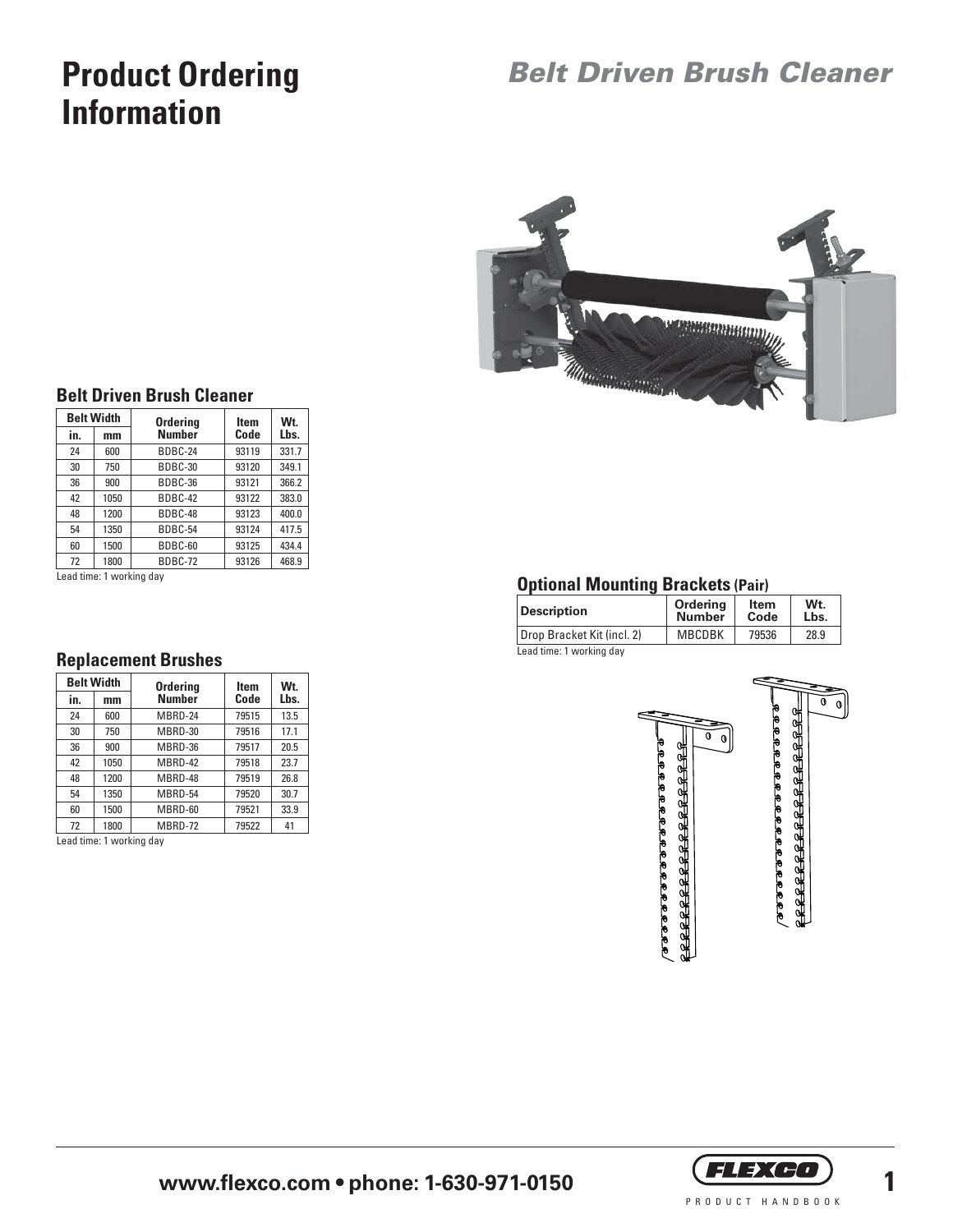# **Specifications & Guidelines**

## *Belt Driven Brush Cleaner*

#### **Specifications**

| <b>Belt Speed</b>                         | Up to 700 fpm (3.5 m/s)        |
|-------------------------------------------|--------------------------------|
| <b>Vertical Clearance</b>                 | 24.5" (622mm)                  |
| <b>Horizontal Clearance</b>               | 28.38" (720mm)                 |
| <b>Temperature Range</b>                  | -20°F to 180°F (-30°C to 82°C) |
| <b>Maximum Chevron</b><br>or Cleat Height | $1/2$ " (13mm)                 |
| <b>Bristle Length</b>                     | $3-1/4$ " (83mm)               |
| <b>Overall Diameter</b>                   | 12" (305mm)                    |
| <b>Shaft Length</b><br>(Brush and Roller) | Belt Width plus 42" (1067mm)   |
| <b>Shaft Diameter</b>                     | 1" (25mm)                      |
| <b>CEMA Cleaner Rating</b>                | Class 4                        |







1-7/16" (36mm)

|     |      |     | "А"  | "В" |      |
|-----|------|-----|------|-----|------|
| in. | mm   | in. | mm   | in. | mm   |
| 24  | 600  | 30  | 750  | 54  | 1350 |
| 30  | 750  | 36  | 900  | 60  | 1500 |
| 36  | 900  | 42  | 1050 | 66  | 1650 |
| 42  | 1050 | 48  | 1200 | 72  | 1800 |
| 48  | 1200 | 54  | 1350 | 78  | 1950 |
| 54  | 1350 | 60  | 1500 | 84  | 2100 |
| 60  | 1500 | 66  | 1650 | 90  | 2250 |
| 72  | 1800 | 78  | 1950 | 102 | 2550 |



# **2 www.flexco.com • phone: 1-630-971-0150**